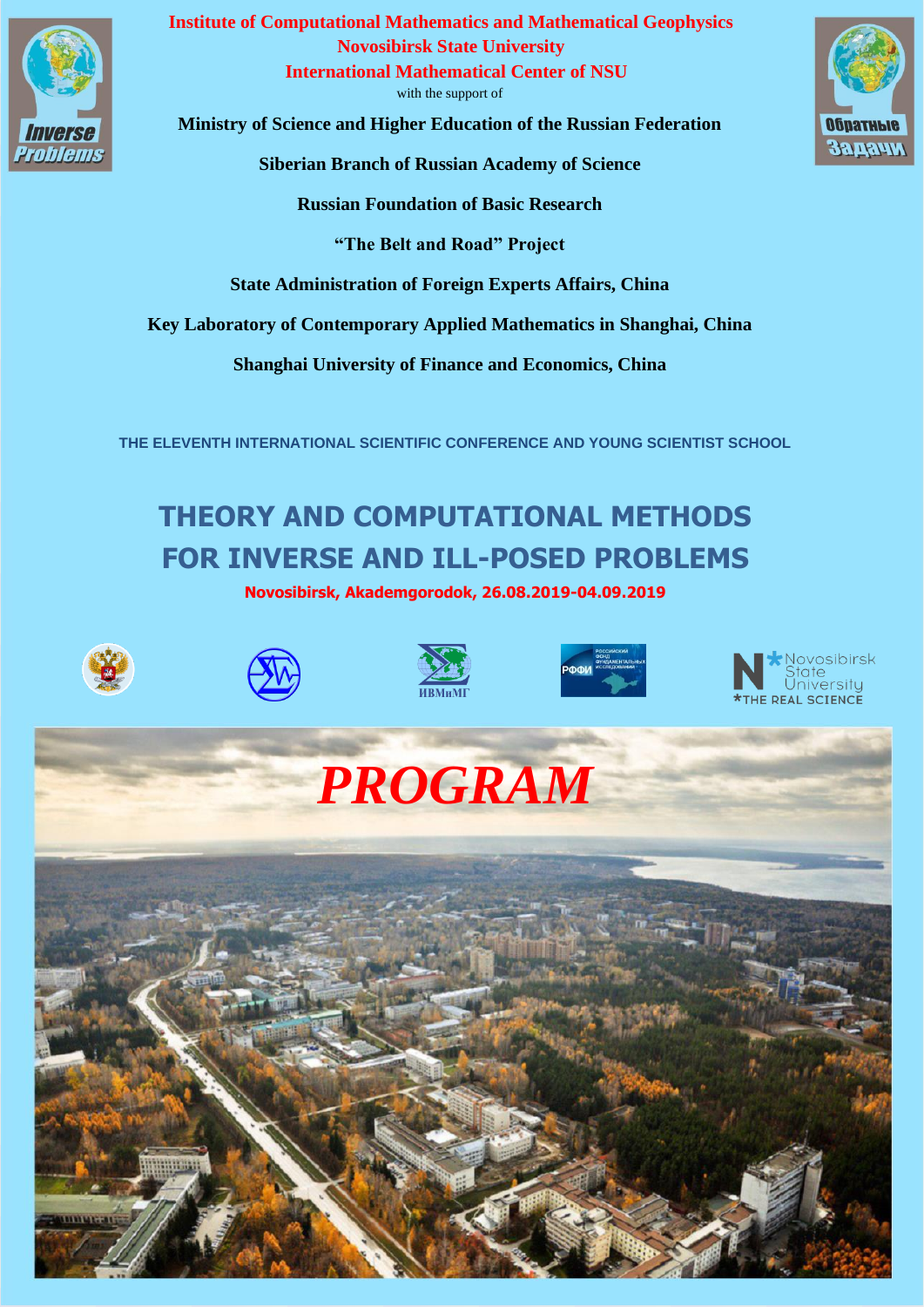|                                            | <b>August 26, Monday</b>                                                                                                                                                                                                                                  | Novosibirsk State University, Pirogova street, 2, room 120a                                                                                                 |
|--------------------------------------------|-----------------------------------------------------------------------------------------------------------------------------------------------------------------------------------------------------------------------------------------------------------|-------------------------------------------------------------------------------------------------------------------------------------------------------------|
| $8:30-9:30$<br>$9:30-10:00$<br>10:05-10:35 | <b>Registration</b><br><b>Opening Ceremony</b><br>Sergey Godunov, Dmitry Klyuchinsky<br>Sobolev Institute of Mathematics, Novosibirsk                                                                                                                     | Group photo.<br>A new 1D linearized finite-difference model of fluid dynamics with entropy<br>nondecreasing and its extension to 2D case                    |
| 10:40-11:10                                | Novosibirsk State University<br>Jin Cheng<br>Fudan University, China                                                                                                                                                                                      | The conditional stability estimates for inverse problems and Tikhonov<br>regularization                                                                     |
| 11:15-11:40<br>11:40-12:10                 | Coffee break<br><b>Mikhail Guzev</b>                                                                                                                                                                                                                      | Heat transfer in the harmonic chain                                                                                                                         |
| 12:15-12:45                                | Institute for Applied Mathematics, Vladivostok<br><b>Iskander Taimanov</b>                                                                                                                                                                                | To be announced                                                                                                                                             |
| 12:50-13:20                                | Sobolev Institute of Mathematics, Novosibirsk<br>Dinh Nho Hao<br>Hanoi Institute of Mathematics, Vietnam                                                                                                                                                  | Stability results for backward time-fractional parabolic equations                                                                                          |
| 13:25-15:00<br>15:00-15:30                 | Lunch<br>Vladimir Vasin, Grigory Skorik                                                                                                                                                                                                                   | A new approach to solving the deconvolution problem in well test                                                                                            |
| 15:35-16:05                                | N.N. Krasovskii Institute of Mathematics and Mechanics, Ekaterinburg<br>Igor Marchuk<br>Novosibirsk State University                                                                                                                                      | interpretation<br>Problems of capillary hydrodynamics and heat transfer                                                                                     |
| 16:10-16:40                                | Ivan Oseledets                                                                                                                                                                                                                                            | Numerical modelling and machine learning                                                                                                                    |
| 16:45-17:05<br>17:05-17:35                 | Skolkovo Institute of Science and Technology, Moscow<br>Coffee break<br>Dinghua Xu                                                                                                                                                                        | Mathematical modeling and numerical simulation in functional clothing design                                                                                |
| 17:40-18:10                                | Zhejiang Sci-Tech University, China<br>Andrey Palyanov                                                                                                                                                                                                    | - forward and inverse problems approaches<br>On the problems associated with computational modelling of neuro-                                              |
| 18:15-18:45                                | A.P. Ershov Institute of Informatics Systems, Novosibirsk<br>Weinian Zhang                                                                                                                                                                                | informational processes within the C. elegans organism<br>An algorithm for Melnikov functions and applications                                              |
|                                            | Sichuan University, China<br><b>August 27, Tuesday</b>                                                                                                                                                                                                    | <b>Novosibirsk State University, Pirogova street, 1, room 2328</b>                                                                                          |
| $9:00 - 9:30$                              | Shuai Lu                                                                                                                                                                                                                                                  | Multi-frequency inverse acoustic source problems                                                                                                            |
| $9:35-10:05$                               | Fudan University, China<br>Vladimir Uchaikin                                                                                                                                                                                                              | Variational-Interpolation (VINT) method with application to inverse problem                                                                                 |
| 10:10-10:40                                | <b>Ulyanovsk State University</b><br>Huilin Xu<br>Gannan Normal University, China                                                                                                                                                                         | solving<br>Construction and analysis of stable finite difference scheme for numerical<br>differentiation                                                    |
| 10:45-11:10<br>11:10-11:55                 | Coffee break<br>Ivan Oseledets (Conference Lecture)                                                                                                                                                                                                       | Mathematics of neural networks                                                                                                                              |
| 12:00-12:30                                | Skolkovo Institute of Science and Technology, Moscow<br>Mikhail Kokurin                                                                                                                                                                                   | Generalized solvability of classes of ill-posed nonlinear integral equations                                                                                |
| 12:35-13:05                                | Mari State University, Yoshkar-Ola<br>Zewen Wang<br>East China University of Technology, China                                                                                                                                                            | Determination of an unknown time-dependent heat source from a nonlocal<br>measurement by finite difference method                                           |
| 13:10-14:30<br>14:30-15:00                 | Lunch<br>Vladimir Penenko<br>Institute of Computational Mathematics and Mathematical Geophysics,                                                                                                                                                          | Variational methods for solving inverse continuation problems                                                                                               |
| 15:05-15:35                                | Novosibirsk<br>Yury Laevsky, Tatiana Nosova<br>Institute of Computational Mathematics and Mathematical Geophysics,                                                                                                                                        | Some mathematical problems of filtration combustion                                                                                                         |
|                                            | Novosibirsk                                                                                                                                                                                                                                               |                                                                                                                                                             |
| 15:40-16:10                                | Kazizat Iskakov                                                                                                                                                                                                                                           | Algorithms for solving inverse problems using data from georadar hardware                                                                                   |
| 16:10-16:30                                | L.N. Gumilyov Eurasian National University, Astana, Kazakhstan<br>Coffee break                                                                                                                                                                            |                                                                                                                                                             |
| 16:30-18:00                                | Section I, room 2322                                                                                                                                                                                                                                      | Section II, room 2328                                                                                                                                       |
| $9:00 - 9:30$                              | <b>August 28, Wednesday</b><br>Alexander Konovalov                                                                                                                                                                                                        | <b>Novosibirsk State University, Pirogova street, 1, room 2328</b><br>Identification methods with compression in inverse tomography problems                |
| $9:35-10:05$                               | RFNC - Zababakhin VNIITF, Snezhinsk<br>Gennady Mikhailov, Evgeniya Kablukova, Vasiliy Ogorodnikov, Sergey<br>Prigarin                                                                                                                                     | Constructing a numerically statistical model of a homogeneous random field<br>with the given distribution of the integral over one of the phase coordinates |
|                                            | Institute of Computational Mathematics and Mathematical Geophysics,<br>Novosibirsk                                                                                                                                                                        |                                                                                                                                                             |
| 10:10-10:40                                | Boris Kargin<br>Institute of Computational Mathematics and Mathematical Geophysics,<br>Novosibirsk                                                                                                                                                        | Weighted Statistical Modeling in the Problems of Atmospheric and Oceanic<br>Optics                                                                          |
| 10:45-11:10<br>11:10-11:40                 | Coffee break<br>Valery Ilyin<br>Institute of Computational Mathematics and Mathematical Geophysics,                                                                                                                                                       | Parallel technologies of the integrated computational environment for<br>optimization methods to solve inverse problems                                     |
| 11:45-12:15                                | Novosibirsk State University<br>Andrey Karchevsky                                                                                                                                                                                                         | Solutions of the Cauchy problem for the elliptic equation and the heat                                                                                      |
| 12:20-12:50                                | Sobolev Institute of Mathematics, Novosibirsk<br><b>Victor Debelov</b><br>Institute of Computational Mathematics and Mathematical Geophysics,                                                                                                             | equation with data on a time-like boundary<br>Light meshes: soft shadows simulation and acceleration of Whitted-like ray<br>tracing                         |
| 12:55-14:30                                | Novosibirsk<br>Lunch                                                                                                                                                                                                                                      |                                                                                                                                                             |
| 14:30-14:50                                | Alexander Demidov<br>Lomonosov Moscow State University                                                                                                                                                                                                    | Moutard transformation and Cauchy problem for an elliptical eqution                                                                                         |
| 14:50-15:10                                | Alexander Ryzhenkov<br>Institute of Economics and Industrial Engineering, Novosibirsk                                                                                                                                                                     | Regulation of effort, catch and biomass in global marine fisheries models                                                                                   |
| 15:10-15:30                                | A. Asanov, Zuurakan Kadenova<br>Institute of Mathematics, Bishkek, Kyrgyz Republic                                                                                                                                                                        | About solutions of Fredholm-Stieltjes linear integral equations of the first kind<br>with two variables                                                     |
| 15:30-15:50                                | Sergey Kazantsev<br>Sobolev Institute of Mathematics, Novosibirsk                                                                                                                                                                                         | Cosserat eigenfunctions for the first boundary-value problem of the theory of<br>elasticity in a ball                                                       |
| 15:50-16:10                                | Vasily Vasiliev, A. Kardashevsky<br>Northeastern Federal University, Yakutsk                                                                                                                                                                              | Numerical solution of the retrospective inverse problem for a parabolic<br>equation using the Poisson integral                                              |
| 16:10-16:30                                | Coffee break                                                                                                                                                                                                                                              |                                                                                                                                                             |
| 16:30-18:00                                | Section III, room 2322                                                                                                                                                                                                                                    | Section IV, room 2328                                                                                                                                       |
| $9:00-9:30$                                | <b>August 29, Thursday</b><br>Karl Sabelfeld                                                                                                                                                                                                              | <b>Novosibirsk State University, Pirogova street, 1, room 2328</b><br>Randomization of supercomputer simulations involving big data manipulations           |
| 9:35-10:05                                 | Institute of Computational Mathematics and Mathematical Geophysics<br>Vladimir Krupchatnikov, Dina Yakshina, Gennady Platov, Yulia Martynova,                                                                                                             | On the interaction of atmospheric dynamics Arctic and mid-latitudes under                                                                                   |
|                                            | Irina Borovko<br>Institute of Computational Mathematics and Mathematical Geophysics, Siberian<br>Regional Scientific Research Hydrometeorological Institute, Institute for<br>Monitoring of Climatic and Ecological Systems, Novosibirsk State University | climate change                                                                                                                                              |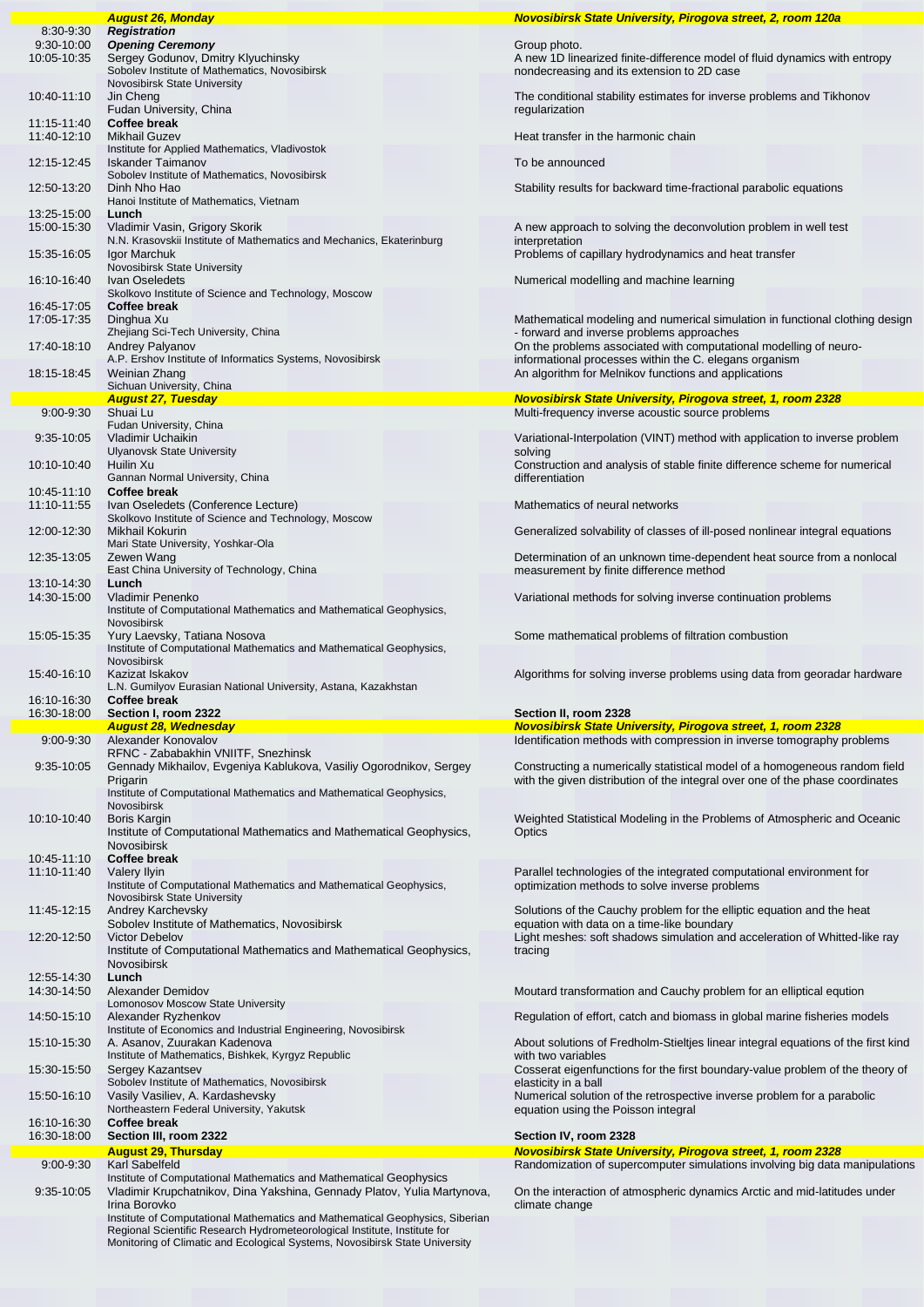| 10:10-10:40                  | Zhousheng Ruan<br>East China University of Technology, China                                                                                                         | Identification of initial condition in one-dimensional integer/fractional order<br>diffusion equation by one point observation data                         |
|------------------------------|----------------------------------------------------------------------------------------------------------------------------------------------------------------------|-------------------------------------------------------------------------------------------------------------------------------------------------------------|
| $10:45-11:10$<br>11:10-11:40 | Coffee break<br>Xingjun Luo                                                                                                                                          | A multiscale projection method for solving nonlinear integral equations                                                                                     |
| 11:45-12:15                  | Gannan Normal University, China<br>Yu Jiang                                                                                                                          | Inversion analysis for magnetic resonance elastography                                                                                                      |
| 12:20-13:05                  | Shanghai University of Finance and Economics, China<br>Vladimir Belonosov (Conference Lecture)<br>Sobolev Institute of Mathematics, Novosibirsk                      | Inverse spectral problems                                                                                                                                   |
| 13:10-14:30<br>14:30-15:00   | Lunch<br>Jijun Liu                                                                                                                                                   | Recovering the weight function in distributed order fractional equation from                                                                                |
| 15:05-15:35                  | Southeast University, China<br>Alexander Shananin<br>Moscow Institute of Physics and Technology                                                                      | interior measurement<br>Inverse problems in models of distribution of resources                                                                             |
| 15:40-16:10                  | Shuhua Zhang<br>Tianjin University Finance and Economics, China                                                                                                      | A new idea for forecasting - based on data-driven PDE and ODE                                                                                               |
| 16:15-16:40<br>16:40-18:00   | <b>Coffee break</b><br>Section V, room 2322                                                                                                                          | Section VI, room 2328                                                                                                                                       |
|                              | <b>August 30, Friday</b>                                                                                                                                             | <b>Novosibirsk State University, Pirogova street, 1, room 2328</b>                                                                                          |
| $9:00 - 9:45$                | Eugene Tyrtyshnikov (Conference Lecture)<br>Marchuk Institute of Computational Mathematics, Moscow                                                                   | Tensor train decomposition and its application                                                                                                              |
| $9:50 - 10:35$               | Vladimir Romanov (Conference Lecture)<br>Sobolev Institute of Mathematics, Novosibirsk                                                                               | Phaseless inverse problems                                                                                                                                  |
| 10:40-11:10<br>11:10-11:55   | Coffee break<br>Vladimir Vasin (Conference Lecture)                                                                                                                  | Some actual problems of the theory of ill-posed problems                                                                                                    |
| 12:00-12:45                  | N.N. Krasovskii Institute of Mathematics and Mechanics, Ekaterinburg<br>Michele Pagano (Conference Lecture)                                                          | Anomaly-based NIDSs based on deep learning                                                                                                                  |
| 12:50-14:30                  | University of Pisa, Italy<br>Lunch                                                                                                                                   |                                                                                                                                                             |
| 14:30-15:15                  | Sergey Kabanikhin (Conference Lecture)<br>Institute of Computational Mathematics and Mathematical Geophysics,<br>Novosibirsk                                         | Regularization of the Cauchy problem with partial data                                                                                                      |
| 15:20-16:05                  | Maxim Shishlenin (Conference Lecture)<br>Institute of Computational Mathematics and Mathematical Geophysics,<br>Novosibirsk                                          | Coefficient inverse problems for PDE                                                                                                                        |
| 16:10-16:40<br>16:40-17:10   | Coffee break<br>Tangwei Liu                                                                                                                                          | Some parameters estimation problems in marine geophysics                                                                                                    |
| 17:15-17:45                  | East China University of Technology<br>Olga Krivorotko<br>Institute of Computational Mathematics and Mathematical Geophysics,                                        | Numerical regularization of multi-parametric minimization problems arising in<br>epidemiology                                                               |
| 17:50-18:20                  | Novosibirsk<br>Ting Wei<br>Lanzhou University, China                                                                                                                 | Identification of time-dependent convection coefficient in a time-fractional<br>diffusion equation                                                          |
|                              | <b>August 31, Saturday</b>                                                                                                                                           | <b>Novosibirsk State University, Pirogova street, 1, room 2328</b>                                                                                          |
| $9:00 - 9:30$                | Eugene Tyrtyshnikov<br>Marchuk Institute of Computational Mathematics, Moscow                                                                                        | Tensor in numerical mathematics                                                                                                                             |
| 9:35-10:05                   | Aleksey Penenko<br>Institute of Computational Mathematics and Mathematical Geophysics,                                                                               | Adjoint functions ensembles in data assimilation and inverse problems<br>solution algorithms                                                                |
| 10:10-10:40                  | Novosibirsk<br>Sergey Golushko                                                                                                                                       | Direct, inverse and optimization problems in the mechanics of composites                                                                                    |
| $10:45-11:15$                | Novosibirsk State University<br>Alexander Kozhanov<br>Sobolev Institute of Mathematics, Novosibirsk                                                                  | Differential equations of mathematical physics with unknown parameters                                                                                      |
| 11:20-11:40<br>11:40-12:10   | <b>Coffee break</b><br>Alexander Gasnikov                                                                                                                            | Modern numerical methods for solving non-convex smooth optimization                                                                                         |
| 12:15-12:45                  | Moscow Institute of Physics and Technology<br><b>Andrey Terekhov</b>                                                                                                 | problems<br>Imaging Earth's interior via the Laguerre finite-difference one-way wave                                                                        |
| 12:50-13:20                  | Institute of Computational Mathematics and Mathematical Geophysics,<br>Novosibirsk<br>Sébastien Tordeux, Sergey Kabanikhin, Maxim Shishlenin                         | equation solver<br>Reconstruction of impedance condition in an acoustic bench                                                                               |
|                              | EPC Magique 3D, UPPA, INRIA, France, Institute of Computational Mathematics<br>and Mathematical Geophysics, Novosibirsk                                              |                                                                                                                                                             |
|                              | <b>September 2, Monday</b>                                                                                                                                           | <b>Institute of Computational Mathematics and Mathematical Geophysics,</b><br><b>Lavrentiva street 6, Conference Hall</b>                                   |
| $9:00-9:30$                  | Anatoly Yagola                                                                                                                                                       | Is it possible to estimate the error of solving an III-Posed problem?                                                                                       |
| 9:35-10:05                   | <b>Lomonosov Moscow State University</b><br>Mikhail Marchenko<br>Institute of Computational Mathematics and Mathematical Geophysics,                                 | Supercomputer stochastic simulation of kinetic processes and Big Data<br>processing                                                                         |
| 10:10-10:40                  | Novosibirsk<br><b>Viktor Mikhailov</b>                                                                                                                               | Dynamic inverse problem for special system associated with Jacobi matrices                                                                                  |
| 10:45-11:15                  | St. Petersburg Department of Steklov Mathematical Institute<br>Gennady Platov, Elena Golubeva<br>Institute of Computational Mathematics and Mathematical Geophysics, | and classical moment problems<br>Using the EOF decomposition methodology to analyze atmospheric forcing in<br>the formation of climate trends in the Arctic |
| 11:20-11:40                  | Novosibirsk<br><b>Coffee break</b>                                                                                                                                   |                                                                                                                                                             |
| 11:40-12:10                  | Gulnara Kuramshina<br>Lomonosov Moscow State University                                                                                                              | Inverse problems of determining the parameters of potential functions of<br>polyatomic molecules from experimental data                                     |
| 12:15-12:45                  | Alexander Mikhailov<br>St. Petersburg Department of Steklov Mathematical Institute                                                                                   | Forward and inverse dynamic problems for a Krein string. Approximation by<br>point-mass densities                                                           |
| 12:50-13:20                  | Ivan Kazantsev<br>Institute of Computational Mathematics and Mathematical Geophysics,<br>Novosibirsk                                                                 | Decomposition of regular textures in images using the Radon transform                                                                                       |
|                              | <b>September 3, Tuesday</b>                                                                                                                                          | <b>Institute of Computational Mathematics and Mathematical Geophysics,</b><br>Lavrentiva street 6, Conference Hall                                          |
| 10:00-13:00                  | Alexander Gasnikov                                                                                                                                                   | Distributed and parallel optimization                                                                                                                       |
|                              | Moscow Institute of Physics and Technology<br><b>September 3, Tuesday</b>                                                                                            | <b>Institute of Computational Mathematics and Mathematical Geophysics,</b>                                                                                  |
|                              | <b>Viktor Mikhailov</b>                                                                                                                                              | Lavrentiva street 6, Conference Hall                                                                                                                        |
| 09:00-11:00                  |                                                                                                                                                                      |                                                                                                                                                             |
|                              | St. Petersburg Department of Steklov Mathematical Institute                                                                                                          | Boundary control method and spectral problems                                                                                                               |
| 11:30-13:30                  | Alexander Mikhailov<br>St. Petersburg Department of Steklov Mathematical Institute                                                                                   | Inverse problem. Krein equation and applications                                                                                                            |